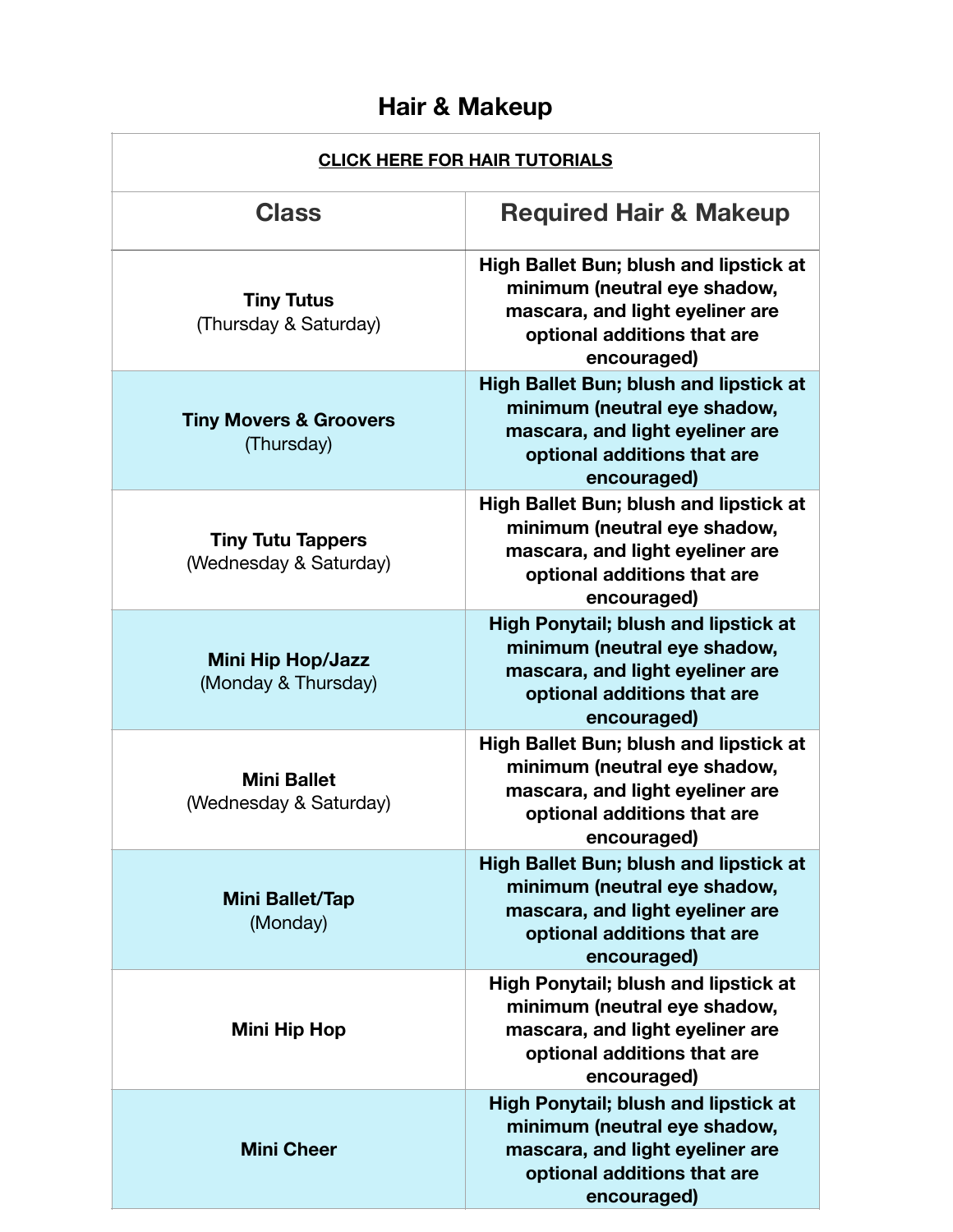| <b>Broadway Beginning</b>    | Two Low Pigtails with center part;<br>stage makeup with optional false<br>eyelashes                       |
|------------------------------|-----------------------------------------------------------------------------------------------------------|
| <b>Broadway Intermediate</b> | Low Ponytail with center part; stage<br>makeup with optional false eyelashes                              |
| <b>Ballet 1</b>              | Low Bun with center part; stage<br>makeup with optional false eyelashes                                   |
| <b>Ballet 1/2</b>            | Low Bun with center part; stage<br>makeup with optional false eyelashes                                   |
| <b>Ballet 2</b>              | Low Bun with center part; stage<br>makeup with optional false eyelashes                                   |
| <b>Ballet 2/3</b>            | Low Bun with center part; stage<br>makeup with optional false eyelashes                                   |
| <b>Ballet Foundations</b>    | Low Bun with center part; stage<br>makeup with optional false eyelashes                                   |
| <b>Lyrical 1</b>             | Low Ponytail with center part; stage<br>makeup with optional false eyelashes                              |
| <b>Lyrical 2/3</b>           | Low Bun with center part; stage<br>makeup with optional false eyelashes                                   |
| Jazz 2                       | Low Ponytail with center part; stage<br>makeup with optional false eyelashes                              |
| Jazz 3                       | Low Ponytail with center part; stage<br>makeup with optional false eyelashes                              |
| <b>Hip Hop 1</b>             | Low Ponytail with center part; stage<br>makeup with optional false eyelashes                              |
| Hip Hop 2/3                  | Two Low Braids with center part;<br>Beanie bobby pinned on; stage<br>makeup with optional false eyelashes |
| Tap 1                        | Low Ponytail with center part; stage<br>makeup with optional false eyelashes                              |
| <b>Tap 2/3</b>               | Low Ponytail with center part; stage<br>makeup with optional false eyelashes                              |